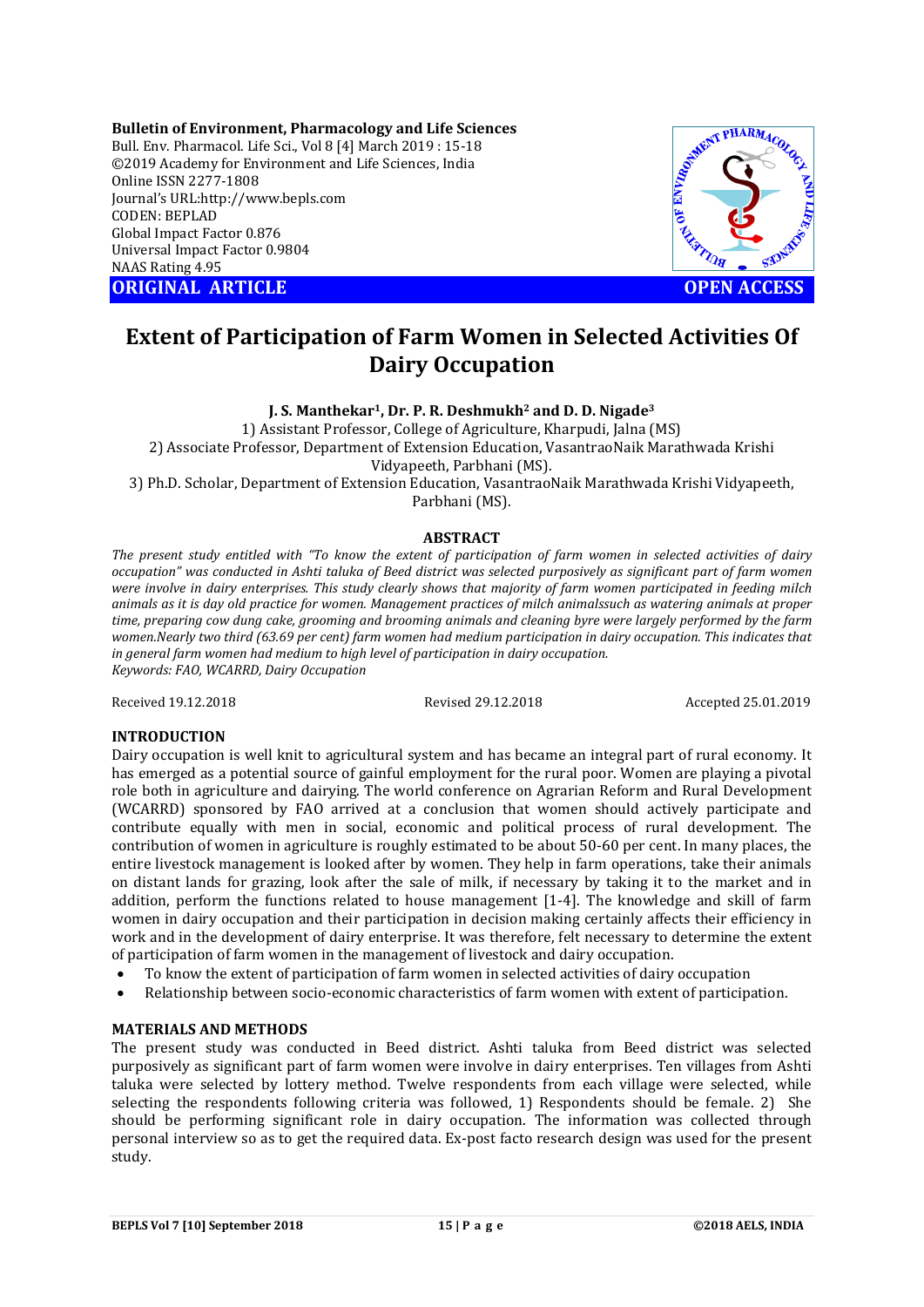## **Manthekar** *et al*

# **RESULT AND DISCUSSION Table 1: Extent of participation of farm women in selected activities of dairy occupation**

| Sr.            | Particulars of participation                               | Regularly<br>Oftenly |                      |                | Sometimes                       |    | Occasionally |      | Never |     |       |
|----------------|------------------------------------------------------------|----------------------|----------------------|----------------|---------------------------------|----|--------------|------|-------|-----|-------|
| No.            | $\frac{0}{0}$<br>$\frac{0}{0}$<br>No.<br>No.               |                      | No.<br>$\frac{0}{0}$ |                | No.<br>$\%$                     |    | No.          | $\%$ |       |     |       |
| A              | <b>Selection of milch animals</b>                          |                      |                      |                |                                 |    |              |      |       |     |       |
| $\mathbf{1}$   | Type of milch animal                                       | 5                    | 4.16                 | 8              | 6.66                            | 40 | 33.33        | 54   | 45.00 | 13  | 10.85 |
| $\overline{2}$ | Selection of breed                                         | 3                    | 2.50                 | $\overline{4}$ | 3.33                            | 35 | 29.16        | 20   | 16.66 | 58  | 48.35 |
| B              | Taking loan                                                |                      |                      |                |                                 |    |              |      |       |     |       |
| $\mathbf{1}$   | Purchase of animals                                        | 3                    | 2.50                 | 2              | 5.83                            | 25 | 20.83        | 30   | 25.00 | 55  | 45.84 |
| $\overline{2}$ | Purchase of fodder                                         | 20                   | 16.66                | 22             | 18.33                           | 32 | 26.66        | 35   | 29.16 | 11  | 9.19  |
| 3              | Construction of byre                                       | 30                   | 25.00                | 25             | 20.83                           | 28 | 23.33        | 20   | 16.66 | 17  | 14.18 |
| C              | Purchase and sale of animal                                |                      |                      |                |                                 |    |              |      |       |     |       |
| $\mathbf{1}$   | Purchase of improved breed                                 | $\overline{4}$       | 3.33                 | 15             | 12.50                           | 30 | 25.00        | 28   | 23.33 | 43  | 35.83 |
| 2              | Culling of uneconomic animals                              | 20                   | 16.66                | 24             | 20.00                           | 32 | 26.68        | 24   | 20.00 | 20  | 16.66 |
| D              | Feeding                                                    |                      |                      |                |                                 |    |              |      |       |     |       |
| $\mathbf{1}$   | Bringing fodder                                            | 40                   | 33.33                | 32             | 26.67                           | 38 | 31.67        | 8    | 6.66  | 2   | 1.67  |
| 2              | Cutting fodder                                             | 55                   | 45.84                | 12             | 10.00                           | 25 | 20.83        | 12   | 10.00 | 16  | 13.33 |
| 3              | Grazing animals                                            | 54                   | 45.00                | 16             | 13.33                           | 21 | 17.50        | 17   | 14.17 | 12  | 10.00 |
| 4              | Feeding                                                    | 66                   | 55.00                | 12             | 10.00                           | 24 | 20.00        | 9    | 7.50  | 9   | 7.50  |
| 5              | Preparing feed mixture                                     | 69                   | 57.50                | 12             | 10.00                           | 21 | 17.50        | 9    | 7.50  | 9   | 7.50  |
| 6              | Purchase of feed                                           | 43                   | 37.50                | 8              | 6.66                            | 24 | 20.00        | 16   | 13.33 | 29  | 24.66 |
| 7              | Feeding animal according to<br>their status                | 73                   | 60.85                | 14             | 11.66                           | 22 | 18.33        | 9    | 7.50  | 2   | 1.66  |
| E              |                                                            |                      |                      |                | <b>Methods of breeding</b>      |    |              |      |       |     |       |
| 1              | Natural service                                            | 0                    | 0.00                 | $\overline{0}$ | 0.00                            | 4  | 3.33         | 8    | 6.67  | 108 | 90.00 |
| 2              | Artificial insemination                                    | $\bf{0}$             | 0.00                 | $\mathbf{0}$   | 0.00                            | 13 | 10.83        | 24   | 20.00 | 83  | 69.17 |
| F              |                                                            |                      |                      |                | Care at the time of calving     |    |              |      |       |     |       |
| $\mathbf{1}$   | Giving warm water bath after<br>calving                    | $\overline{7}$       | 5.84                 | 9              | 7.50                            | 40 | 33.33        | 55   | 45.83 | 9   | 7.50  |
| 2              | Feeding cooked grains                                      | 19                   | 15.84                | 8              | 6.66                            | 38 | 31.66        | 50   | 41.66 | 5   | 3.33  |
| 3              | Giving warm water to drink                                 | 14                   | 11.66                | 8              | 6.66                            | 35 | 29.16        | 50   | 41.66 | 13  | 10.86 |
| $\bf G$        |                                                            |                      |                      |                | Care of new born calf           |    |              |      |       |     |       |
| $\mathbf{1}$   | Cleaning the calf, triping hoops<br>and cutting naval cord | 15                   | 12.50                | 9              | 7.50                            | 40 | 33.33        | 50   | 41.66 | 6   | 5.00  |
| $\overline{c}$ | Feeding colostrum                                          | 8                    | 6.66                 | 11             | 9.16                            | 42 | 35.00        | 53   | 44.16 | 6   | 5.00  |
| H              |                                                            |                      |                      |                | <b>Adopting veterinary aids</b> |    |              |      |       |     |       |
| $\mathbf{1}$   | Vaccinating                                                | 0                    | 0.00                 | 8              | 6.66                            | 22 | 18.33        | 43   | 33.83 | 47  | 39.16 |
| $\sqrt{2}$     | Treatment from doctor                                      | 4                    | 3.33                 | 6              | 5.00                            | 24 | 20.00        | 45   | 37.50 | 41  | 34.16 |
| 3              | Providing home used medicine                               | 16                   | 13.33                | 9              | 7.50                            | 26 | 21.66        | 58   | 48.33 | 11  | 9.16  |
| 4              | Controlling parasites on animal                            | 6                    | 5.00                 | 12             | 10.00                           | 25 | 20.83        | 48   | 40.00 | 29  | 24.16 |
| $\bf I$        | Care and management                                        |                      |                      |                |                                 |    |              |      |       |     |       |
| $\mathbf{1}$   | Watering at proper time                                    | 71                   | 59.16                | 22             | 18.33                           | 19 | 15.83        | 5    | 4.16  | 3   | 2.50  |
| $\overline{c}$ | Grooming and brooming                                      | 65                   | 54.16                | 23             | 19.16                           | 28 | 23.33        | 2    | 1.66  | 2   | 1.66  |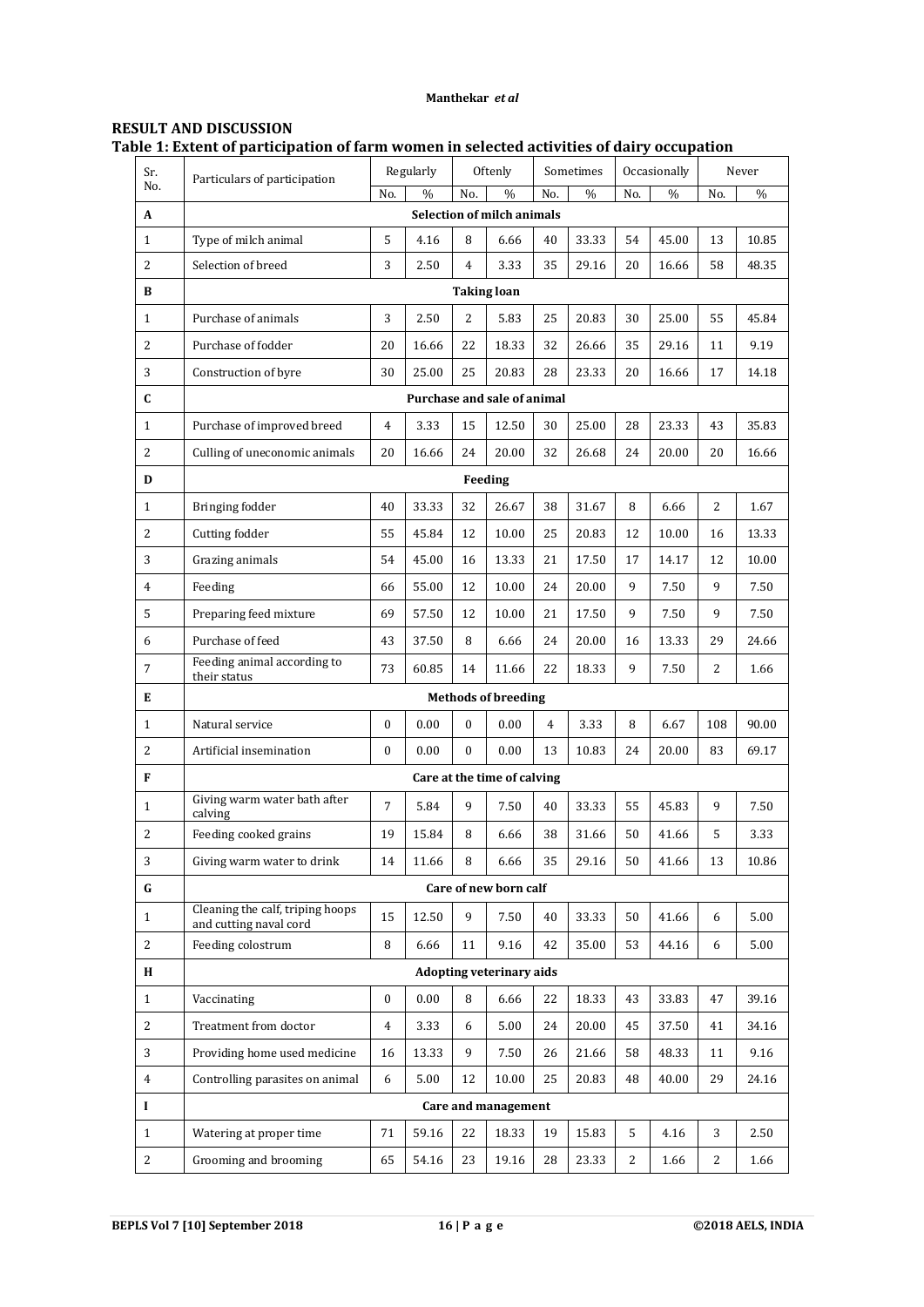#### **Manthekar** *et al*

| Allowing animals to move in<br>open air             | 68 | 56.66 | 24             | 20.00 | 19 | 15.83 | 6  | 5.00  | 3  | 2.50  |
|-----------------------------------------------------|----|-------|----------------|-------|----|-------|----|-------|----|-------|
| Cleaning byre                                       | 78 | 65.00 | 19             | 15.83 | 15 | 12.50 | 5  | 4.16  | 3  | 2.50  |
| Preparing cow dung cake                             | 82 | 68.33 | 16             | 13.33 | 13 | 10.83 | 4  | 3.33  | 5  | 4.16  |
| Preparing gobar gas mixture                         | 9  | 7.50  | $\overline{4}$ | 3.33  | 3  | 2.50  | 5  | 4.16  | 99 | 82.50 |
| Preparing compost                                   | 19 | 15.83 | 17             | 14.16 | 51 | 42.50 | 23 | 19.16 | 10 | 8.33  |
| <b>Utilization of milk</b>                          |    |       |                |       |    |       |    |       |    |       |
| Household sale of milk                              | 42 | 35.00 | 32             | 26.66 | 25 | 20.83 | 18 | 15.00 | 3  | 2.50  |
| Daily sale of milk                                  | 25 | 20.83 | 18             | 15.00 | 30 | 25.00 | 12 | 10.00 | 36 | 29.16 |
| Sale of milk through co-<br>operative dairy society | 48 | 40.00 | 11             | 9.16  | 26 | 21.66 | 23 | 19.16 | 12 | 10.00 |
| <b>Preparation of milk product</b>                  |    |       |                |       |    |       |    |       |    |       |
| Curd                                                | 69 | 57.50 | 22             | 18.33 | 12 | 10.00 | 10 | 8.33  | 7  | 5.83  |
| <b>Butter milk</b>                                  | 64 | 53.33 | 19             | 15.83 | 25 | 20.83 | 8  | 6.66  | 4  | 3.33  |
| Ghee                                                | 62 | 51.66 | 26             | 21.66 | 24 | 20.00 | 6  | 5.00  | 2  | 1.66  |
| Khoa                                                | 30 | 25.00 | 28             | 23.33 | 35 | 20.83 | 23 | 19.16 | 4  | 3.33  |
|                                                     |    |       |                |       |    |       |    |       |    |       |

The data from table 1 revealed that near about 48.35 per cent never participated in selection of breed, 45 per cent farm women participated in selection of animal occasionally. The data further indicated that near about half of the farm women (48.35 per cent) did not participated in taking loan for purchase of fodder. In construction of byre considerable proportion, 25.00 per cent farm women participate in taking loan for construction of byre while most of the farm women did not participate in purchase of animal. In purchase and sale of animal 35.83 per cent farm women did not participated. So there was negligible participation of farm women in sale and purchase of animals. The data regarding participation of farm women in feeding of milch animals indicate that majority of farm women regularly participated in feeding animals according to their physiological status (60.85 per cent), preparation of feed mixture (57.50 per cent), cutting fodder (45.84 per cent), grazing animals (45.00 per cent), purchase of feed (37.50 per cent) and bringing fodder (33.33 per cent). This clearly shows that majority of farm women participated in feeding milch animals as it is day old practice for women.The information in respect of participation of farm women in breeding of milch animals that the farm women 90.00 per cent did not participate while giving natural service. Majority (69.17 per cent) of them did not participate in the operation of artificial insemination. It is observed that about adopting veterinary aids giving treatment to animals that is vaccination 36.16 per cent and treatment through veterinary doctors 37.50 per cent of them participated occasionally.

It was further noticed that majority of farm women regularly participated in performing the management practices of milch animals such as watering animals at proper time (59.16 per cent), preparing cow dung cake (68.33 per cent), grooming and brooming animals (54.16 per cent) and cleaning byre (65.00 per cent). Most of the farm women (82.50 per cent) did not participate in preparing gobar gas mixture. However, a slightly large (42.50 per cent) proportion of farm women sometimes participate in preparation of compost. This clearly indicates that management practices of milch animals were largely performed by the farm women. Nearly 40.00 per cent of farm women sold their milk through service cooperatives and 35.00 per cent farm women involved in household sale of milk. The data further revealed that a majority of farm women regularly prepared milk products viz., curd (57.50 per cent), butter milk (53.33 per cent), ghee (51.66 per cent) and khoa (25.00 per cent).

| Table 2: Distribution of respondents according to their participation in dairy occupation |                                                |  |  |
|-------------------------------------------------------------------------------------------|------------------------------------------------|--|--|
|                                                                                           | <b>Cu No.   Cotogoury   Engangeral Dongont</b> |  |  |

| Sr. No. | Category | <b>Frequency</b> | Per cent |
|---------|----------|------------------|----------|
|         | Low      | 21               | 17.33    |
|         | Medium   | 76               | 63.69    |
|         | High     | 23               | 18.98    |
|         | Total    | 120              | 100.00   |

The data from table 2 indicate that nearly two third (63.69 per cent) farm women had medium participation in dairy occupation while 18.98 per cent had high level of participation and 17.33 per cent